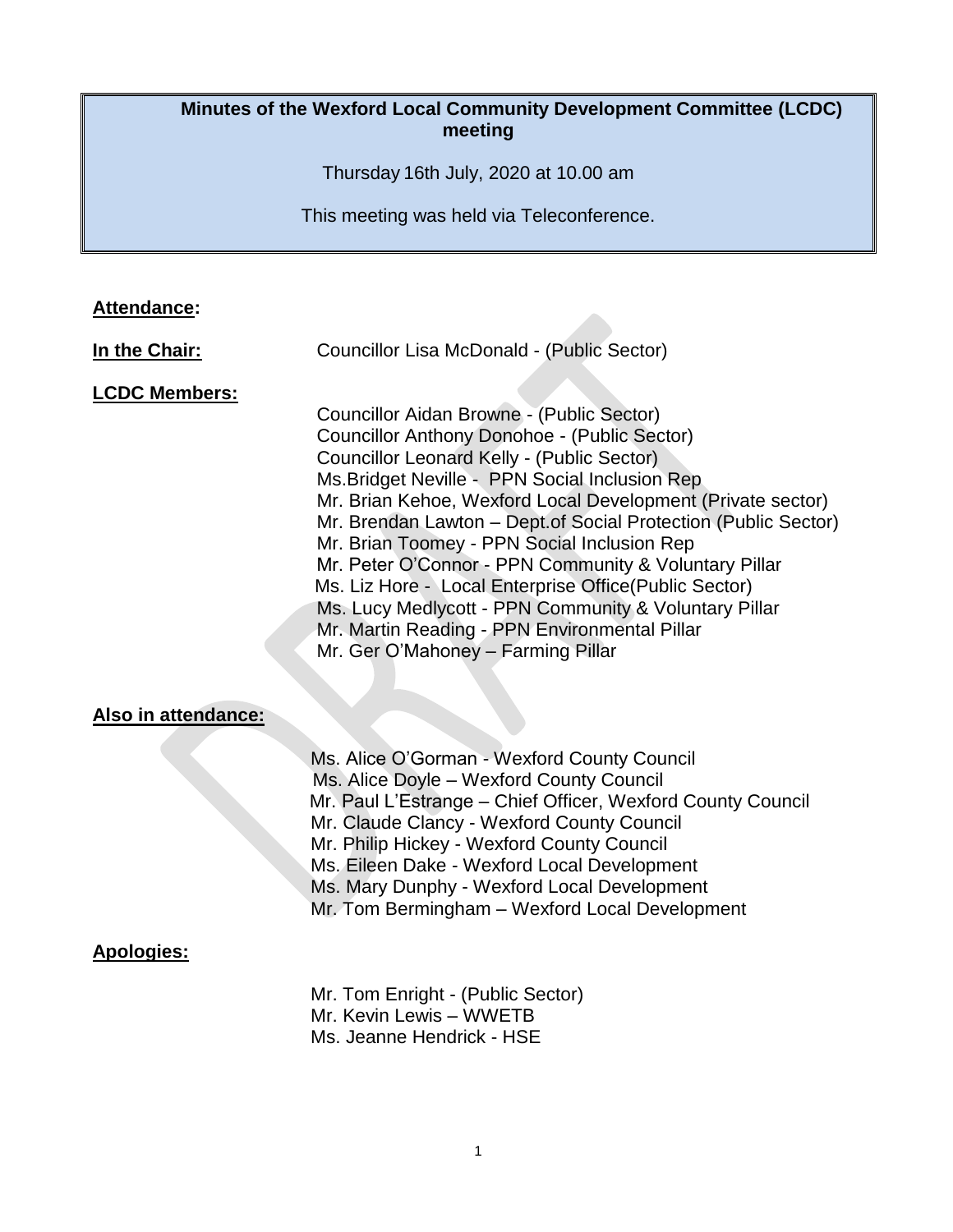### **1. Check and verification of attendance via teleconference.**

The Acting Chief Officer, Paul L'Estrange confirmed attendance of each member by teleconference and confirmed their ability of speaking to and being heard by all attendees. The Chairperson welcomed the members to the meeting by teleconference.

## **2. Adoption of Minutes 18 th February, 2020**

The minutes of the Local Community Development Committee (LCDC) meeting of 18<sup>th</sup> February 2020, were adopted.

**Proposed:** Mr. Brian Toomey **Seconded:** Mr. Peter O'Connor

#### **3. Matters Arising**

LECP update - The A/Chief Officer referred to the LECP update document provided by Ms. Alice Doyle, LECP Support Officer. He advised the members that further guidance in relation to both the LECP review process and new LECPs would issue in due course.

#### **4. Correspondence**

There were two items of correspondence. The recent DRCD information for Community & Voluntary organisation reopening was outlined by the A/Chief Officer. He also outlined the DRCD letter to LCDC members advising of greater flexibility in mid-year SICAP reporting and also flexibility in percentage spend in SICAP goal one & two.

#### **5. Healthy Ireland**

The A/Chief Officer updated the members on Healthy Ireland. The Healthy Wexford Plan will launch in the Heritage Park week commencing 28<sup>th</sup> September until 5<sup>th</sup> October.

## **6. SICAP**

The A/Chief Officer updated members on the current developments in SICAP. There will be a SICAP sub-committee meeting on 20<sup>th</sup> August.

## **7. Chief Officers Report**

The A/Chief Officer presented the Chief Officers report.

## **8. AOB**

## **Community Enhancement Programme 2020 Proposal**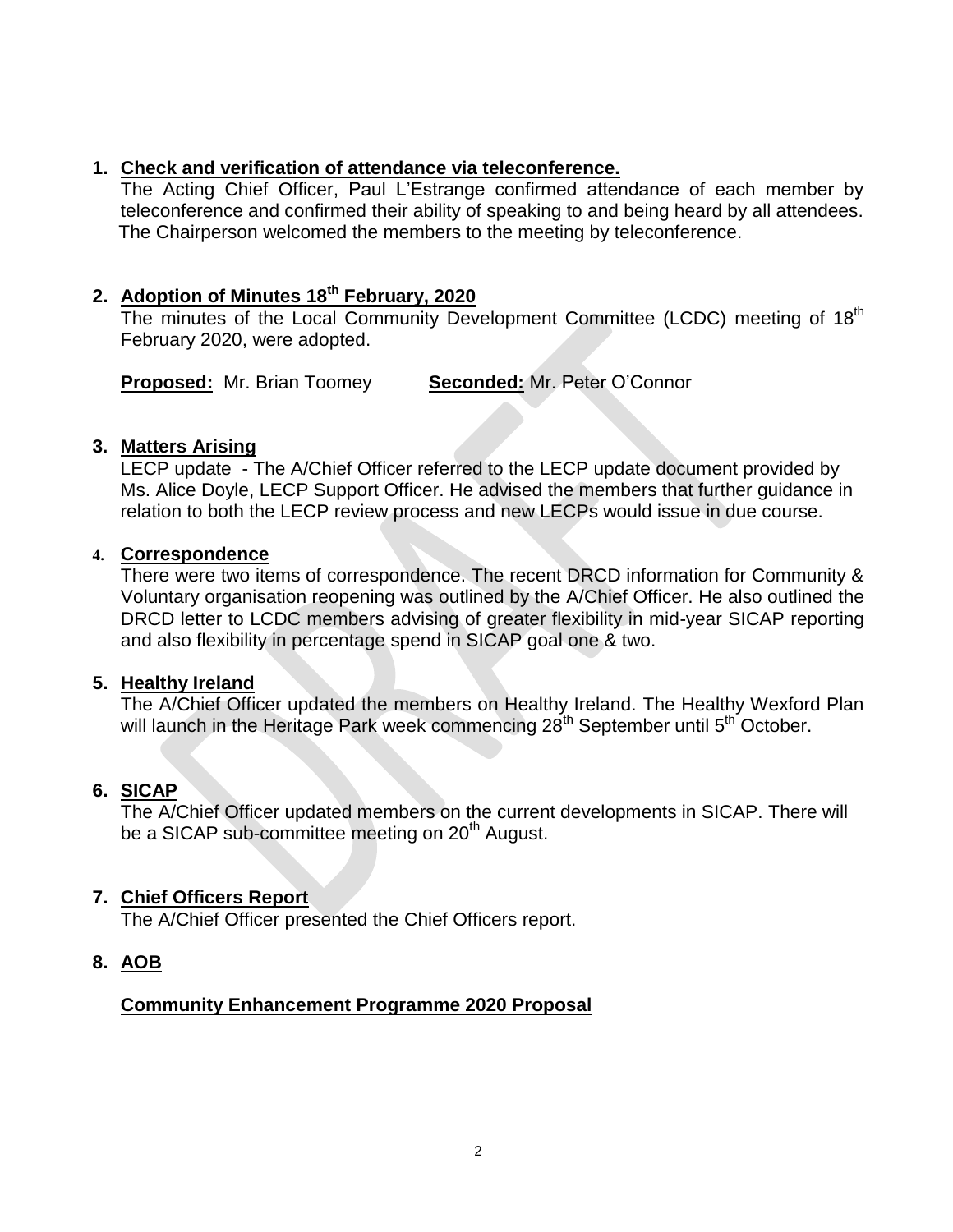# **Community Enhancement Programme 2020 proposal to LCDC** 16/07/2020

Wexford LCDC has been allocated €68,047 under the Community Enhancement Programme for 2020. The Community Enhancement Programme provides small scale capital grants to community groups with the aim of enhancing facilities, especially in disadvantaged areas. The Programme is available to a wide range of organisations, including locally-based community and voluntary groups, together with Not-for-Profit organisations. Only projects of a capital nature may be funded.

I wish to make the following Recommendation to the Committee in relation to this Programme.

- 1. Priority will be given to groups who incur capital costs in order to comply with COVID-19 re-opening protocols.
- 2. The maximum grant aid per project to be set at  $€500$ .
- 3. Preference will be given to groups who have not availed of funding under the COVID-19 Emergency Fund 2020, to carry out such works.
- 4. In the interest of fairness and the equitable geographical distribution of funding, an equal allocation of €13,609 to be allocated to each Municipal District.
- 5. In order to respond in a timely fashion to the immediate community need for COVID-19 re-opening measures, approval is sought to allow the Chief Office to approve relevant applications received under the programme, as they are received. Final approval of all relevant applications to be subsequently brought for LCDC approval at the September, 2020 meeting.

The A/Chief Officer sought approval to divide the budget equally between each Municipal District**.** A discussion took place on this matter and Cllr. Leonard Kelly suggested it should be weighted to the population in a district. Ms. Liz Hore asked that a decision is held on this until all applications were in before deciding on allocations. The Chairperson was in agreement. The A/Chief Officer requested a decision on breakdown of allocation be made at this meeting. He suggested the LCDC should allocate equally between the five Districts and rebalance if needed in September should the need arise.

**Proposed:** Cllr. Anthony Donohoe **Seconded:** Ms. Liz Hore

It was agreed to proceed as advised by the A/Chief Officer.

Ms. Liz Hore wished to notify the members that the Town & Village renewal scheme (Covid specific measures strand) was closing this evening , 16<sup>th</sup> July. Mr. Brian Toomey sought information on Courtown Leisure Centre. He had heard it may be closing and queried if there